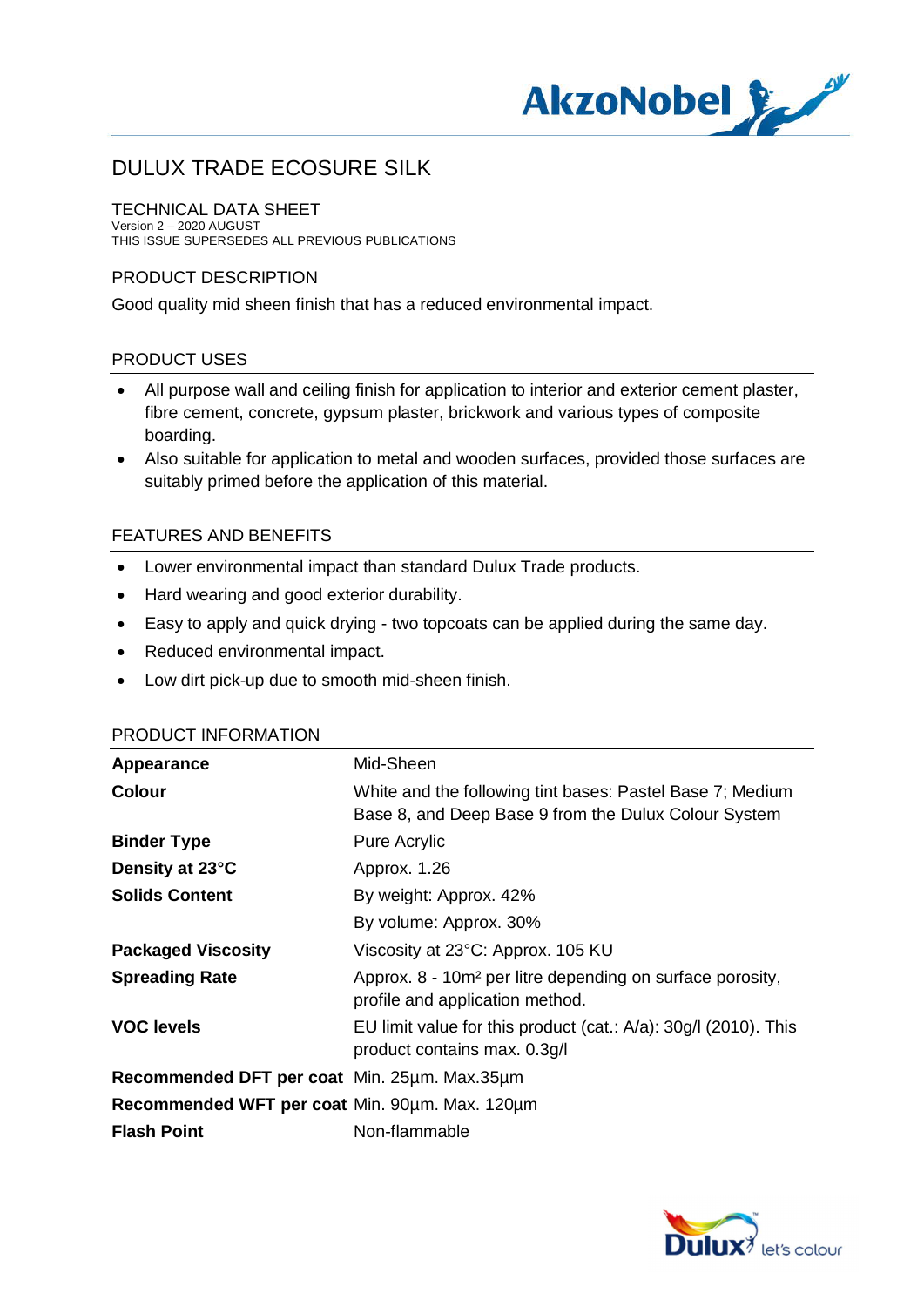

# APPLICATION INFORMATION

| Mixing                                | Stir until homogeneous with a flat paddle.                                                                                                                                                                            |
|---------------------------------------|-----------------------------------------------------------------------------------------------------------------------------------------------------------------------------------------------------------------------|
| <b>Application Surface conditions</b> | Surface Temperature between 10 - 35°C. Relative Humidity<br>between 10 - 85 % OR 2°C above dew point minimum.                                                                                                         |
| Application methods                   | Brush, roller or airless spray. Short-nap mohair or foam<br>rollers achieve the best finish. Medium pile rollers may be<br>used but the finish might be compromised                                                   |
| Thinner                               | Thinning not recommended. Ready for use after thorough<br>stirring.                                                                                                                                                   |
| <b>Drying Time</b>                    | 30 minutes at 23°C.                                                                                                                                                                                                   |
| <b>Recoating Time</b>                 | 4 hours at 23°C (drying times will be extended during cold,<br>wet or humid conditions).                                                                                                                              |
| Cleaning of equipment                 | After use, remove as much product as possible, and then<br>clean immediately with water.                                                                                                                              |
| <b>Substrates</b>                     | Suitable for cement plaster, gypsum plaster, concrete, fibre<br>cement, various types of composite boarding, PVC, metal<br>and wood provided that appropriate preparation and priming<br>is done.                     |
| Precautions:                          | Do not apply during cold (below 10°C) or wet weather.                                                                                                                                                                 |
|                                       | Do not apply directly to bare metal surfaces.                                                                                                                                                                         |
|                                       | Not suitable for direct application to powdery or friable<br>surfaces whether previously painted or not.                                                                                                              |
|                                       | Essentially a wall coating. Areas subject to continual<br>handling/soiling, e.g. cupboards and door frames, use Dulux<br><b>Trade Sterishield Diamond Eggshell</b><br>Do not clean surface within 7 days of applying. |
| <b>Coats Required</b>                 | Apply two to three un-thinned finishing coats to surfaces to<br>achieve a continuous closed film and solid colour.                                                                                                    |

#### SURFACE PREPARATION

Plaster sand should comply with SABS 1090 requirements. Plaster mix must be applied at a minimum thickness of 10mm, curing to a hard and sound finish, free of soft and friable material. MPA strength must comply with SABS 0164-1 (10MPA=2, 6:1 and 5MPA=4:1).

Ensure that surfaces are sound and free from dust, oil, grease, dirt, and debris. Special precautions should be taken during surface preparation of pre-1960s paint surfaces over wood and metal as they may contain harmful lead. Surfaces must be thoroughly dry - no more than 12% moisture content.

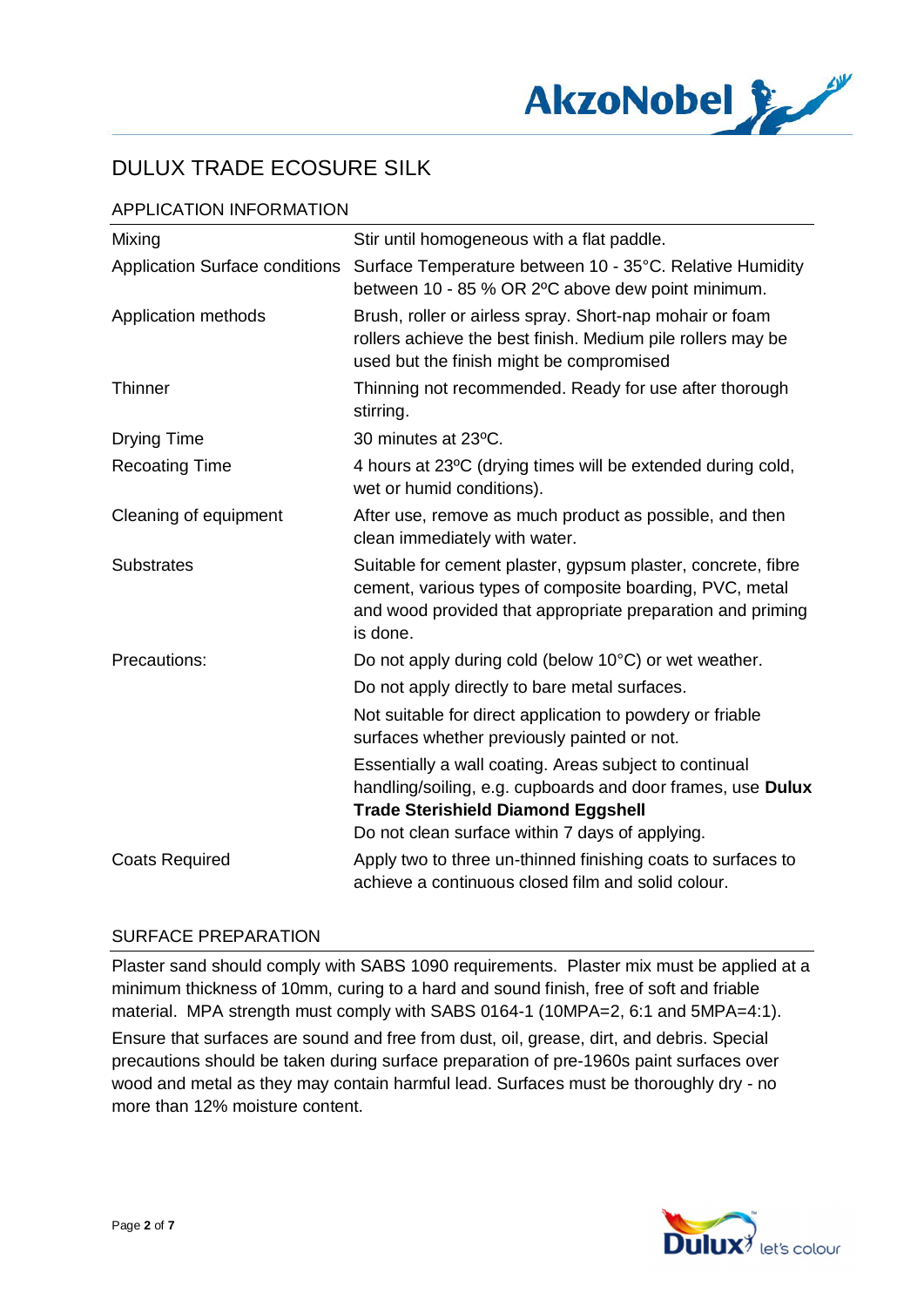

# SURFACE PREPARATION

## NEW SURFACES

## **Cement Plaster (non-friable), Composite Boarding and Fibre Cement**

- · Fresh plaster should be allowed one week drying for every 5mm thickness; and longer in cold or damp weather.
- · Spot prime nail heads with **Dulux Trade Corrocote 3 Metal Etch Primer**
- · For very absorbent surfaces more than one coat **Dulux Trade Ecosure Plaster Primer** could be required to achieve correct binding and sealing properties.

#### **Gypsum Plaster - Interior**

- · Newly applied Gypsum Plaster can present variable surface finishes based on the application method, the quality and type of gypsum plaster used. This can present variability in the finish of the applied gypsum in terms of surface hardness, texture and porosity. This may require added attention during priming.
- Ensure the gypsum plaster is sound, non-friable, applied and cured as per the manufacturers specifications.
- · After wiping down the gypsum plaster, no chalky powder should remain on the surface.
- · If the gypsum is sound, apply a single coat **Dulux Trade Alkali Resistant Primer** or **Dulux Trade Ecosure Plaster Primer** or **Dulux Plaster Primer.**
- · As gypsum plaster is a very porous surface, adsorption of the plaster primer may occur. To test for this, wipe a black cloth over the dried **Dulux Trade Alkali Resistant Primer** or **Dulux Trade Ecosure Plaster Primer** or **Dulux Plaster Primer** to test its integrity. If a white residue is found on the back of the cloth, apply 1 to 2 further coats of the respective **Dulux Trade Alkali Resistant Primer** or **Dulux Trade Ecosure Plaster Primer** or **Dulux Plaster Primer** applied, to achieve the correct binding and sealing properties.

# **Concrete**

- Remove any uncured cement, grease, and mould- release agents by high-pressure water blast, or wash with a strong solution of **Dulux Pre-Paint Sugar Soap**. Rinse off thoroughly with clean water and allow drying.
- · Prime with one full coat **Dulux Trade Ecosure Plaster Primer.**

# **Wooden Surfaces (new, bare wood)**

- · Timber treated with borer- or fire retardant may cause slow drying (consult supplier).
- · Treat knots in timber with Knotting Agent.
- · Spot prime nail heads with **Dulux Trade Corrocote 3 Metal Etch Primer**
- · Prime with **Dulux Supergrip** or one thinned coat **Dulux Trade Ecosure Undercoat** as a primer directly to bare wood. Thin up to 10% by volume with water to aid penetration. Two coats may be required for very absorbent wood. Special attention must be given to painting the end grain to avoid moisture penetration - apply a second coat after 10 - 20 minutes.

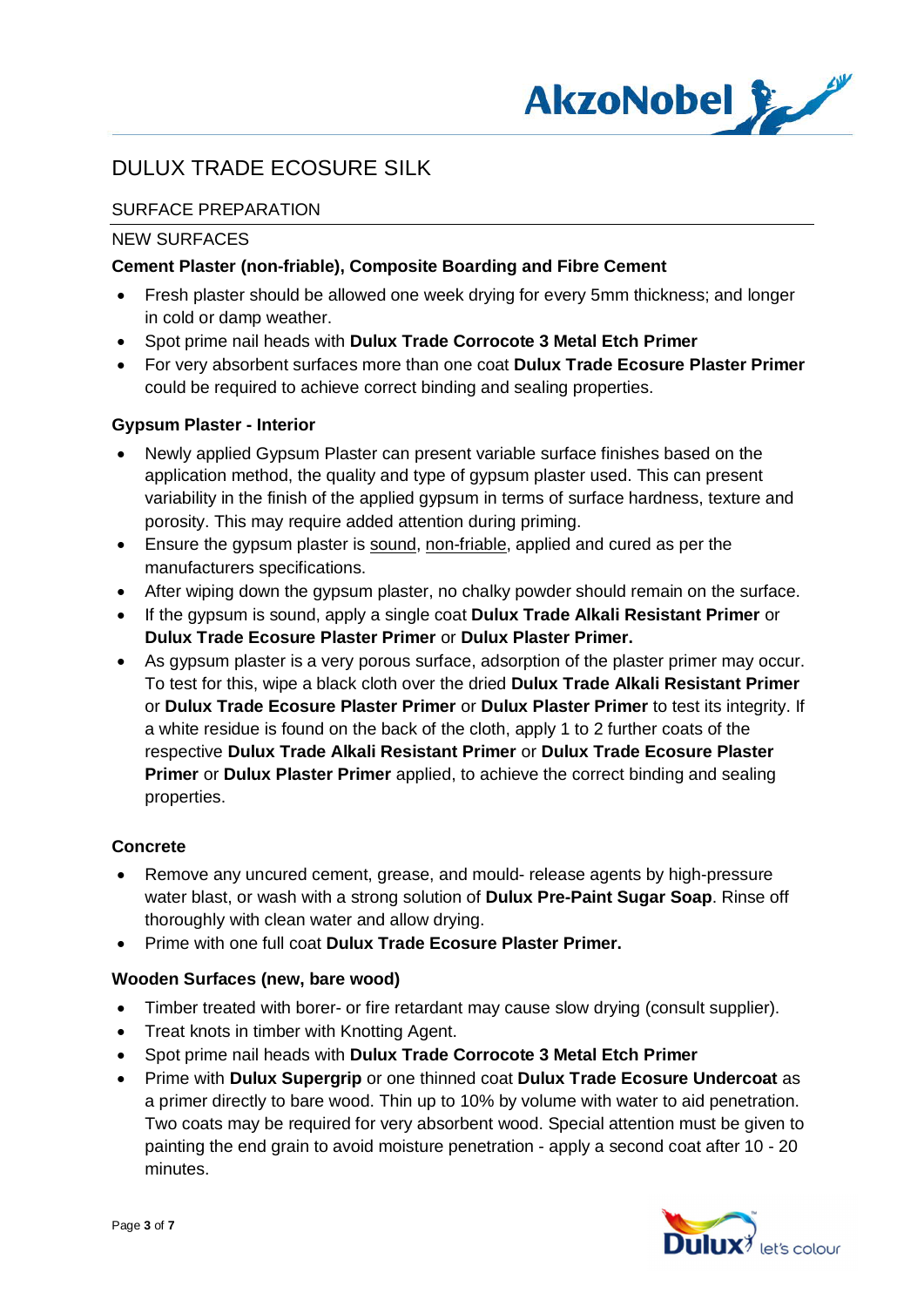

# SURFACE PREPARATION

## NEW SURFACES

## **Wooden Surfaces (new, bare wood) – (Continued)**

· For best paint system performance follow primer with **Dulux Trade Ecosure Undercoat** before applying the selected finishing coat.

#### **Mild Steel and Iron**

- Inspect shop-primer thoroughly for damage by installation. All rust, scale and dirt must be removed by scraping or with steel wire brushes, and then thoroughly sanded with medium grit sandpaper, finishing with fine grit sandpaper - down to a bright metal finish.
- Ensure that the sanded areas are dry and free of grease and dust. A solvent wash (rags dipped in lacquer thinner) may be used. Change the rags frequently. Allow drying.
- · Apply one or two coats **Dulux Trade Corrocote 3 Metal Etch Primer**, depending on the severity of the conditions. Two coats are preferred for coastal conditions.
- · For best paint system performance follow primer with **Dulux Trade Ecosure Undercoat** before applying the selected finishing coat.

#### **Galvanised Iron (non-roof sheeting), Aluminium, all Non-ferrous Metals**

- Remove all traces of temporary protective coating, dirt and grease from the surface with **Dulux Galvanised Iron Cleaner.** Ensure complete removal of **Dulux Galvanised Iron Cleaner** by rinsing with running water. A water-break free surface indicates thorough cleaning - running water should not form droplets. If a water-break free surface was not achieved, repeat the cleaning process. Prime immediately after cleaning.
- · Prime with one to two coats **Dulux Trade Corrocote 3 Metal Etch Primer**, depending on the severity of the conditions. Two coats recommended for coastal conditions.
- · For best paint system performance follow primer with **Dulux Trade Undercoat** before applying the selected finishing coat.

#### **PVC Gutters and Downpipes**

- · Sand well to improve adhesion. Ensure surface is clean and dry.
- · Prime with one full coat **Dulux Supergrip.**

#### PREVIOUSLY PAINTED SURFACES

#### **Good Condition, not powdery**

- · Remove any loose and flaking paint back to a sound substrate and firm edges by scraping and sanding.
- It is always good painting practice to rub down existing surfaces with fine sandpaper to remove nibs and dirt particles. Rubbing down also provides a smooth surface for painting.

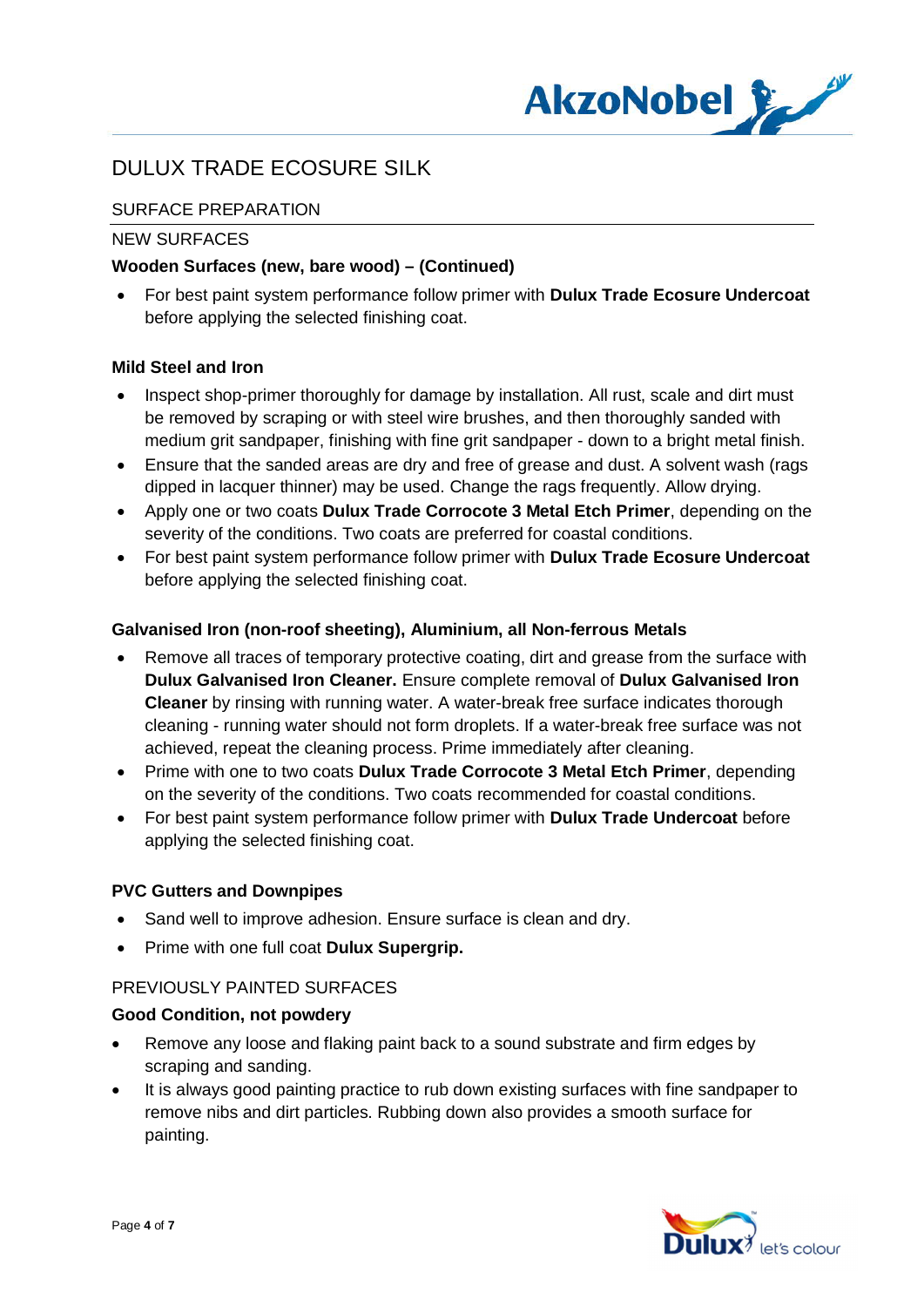

# SURFACE PREPARATION

# PREVIOUSLY PAINTED SURFACES

## **Good Condition, not powdery – (Continued)**

- · Enamel surfaces need to be sanded to a matt finish to aid adhesion, follow with a coat of **Dulux Trade Ecosure Undercoat**
- · Clean surfaces with **Dulux Pre-Paint Sugar Soap** /water solution to remove all surface contaminates and chalky residue, rinse with clean water to remove all traces of the **Dulux Pre-Paint Sugar Soap** treatment and allow drying out.
- · Spot prime bare exposed substrates with appropriate primer as per new surfaces
- · Build up spot primed areas with **Dulux Trade Ecosure Undercoat** to the same level as the rest of the paintwork.

## **Old Paint in poor condition**

- · Completely remove all loose and flaking paint.
- · Remove oil, grease dirt or any other contaminants with **Dulux Pre-Paint Sugar Soap**/water solution and allow drying.
- · Friable surfaces must be removed and repaired.
- · Chalked surfaces must be thoroughly brushed or prepared with high pressure water cleaning. NOTE: While this product can be used for sealing chalked or slightly friable surfaces, it will not penetrate thick layers of powdery material. **Dulux Bonding Liquid** or **Dulux Trade Bonding Liquid**, which is un-pigmented, is preferred.
- · Mould instructions. To kill lichen and algae growth, scrub with one of the following solutions: either 4:1 water/chlorine, or 4:1 water/sodium hypochlorite. Ensure that the areas are completely saturated, and allow the solution to react for a minimum of 4 hours. Rinse the complete wall surface thoroughly with clean water and allow drying.
- · Prime all exposed areas with appropriate primer as for new surfaces

#### FILLING

· Fill all imperfections with the appropriate **Dulux Pre-Paint** filler and spot prime filled areas with **Dulux Trade Ecosure Plaster Primer** once the crack filler has dried properly. Failure to do this will result in uneven sheen levels between the repaired and normal areas.

#### HEALTH AND SAFETY INFORMATION

This product contains no added lead. Avoid contact with skin or eyes. Keep out of reach of children. If accidently swallowed, seek medical advice immediately and show this container to the doctor. Dry sanding, flame cutting and/or welding of the dry paint film will give rise to dust and/or hazardous fumes. Wet sanding should be used wherever possible.

If exposure cannot be avoided by the provision of local exhaust ventilation, suitable respiratory protective equipment should be used.

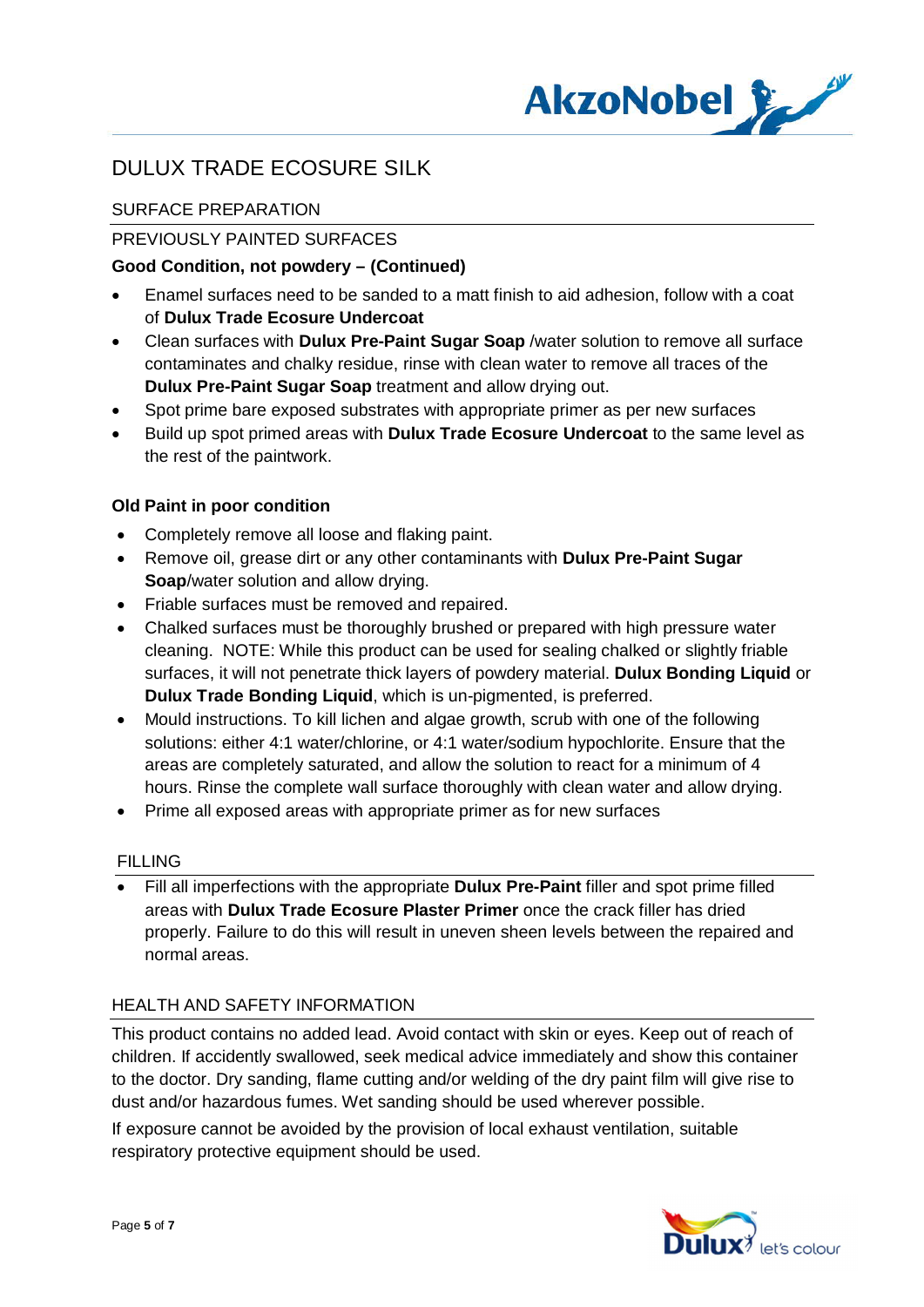

# HEALTH AND SAFETY INFORMATION – (Continued)

Special precautions should be taken during surface preparation of pre-1960s paint surfaces over wood and metal as they may contain harmful lead

Do not empty into drains or watercourses. Dispose of contents and container in accordance with all local, regional, national or international regulations. Contains 1,2-benzisothiazol 3(2H)-one. May produce an allergic reaction.

Ensure good ventilation during application and drying. It is recommended to use suitable protective clothing and equipment. To avoid the risk of spillage, always store and transport containers in a secure upright position. Refer to Material Safety Data Sheet for complete information.

| Packaging                 | 5Lt, 20Lt<br>White, Pastel Base 7, Medium Base 8, and Deep Base 9                                                                                                                                                                                                                                                                                                                                                                                                                                                                                                                       |
|---------------------------|-----------------------------------------------------------------------------------------------------------------------------------------------------------------------------------------------------------------------------------------------------------------------------------------------------------------------------------------------------------------------------------------------------------------------------------------------------------------------------------------------------------------------------------------------------------------------------------------|
| <b>Storage Conditions</b> | Store under cool dry conditions away from direct sunlight,<br>heat and extreme cold.                                                                                                                                                                                                                                                                                                                                                                                                                                                                                                    |
| <b>Disclaimers</b>        | Colour references are as accurate as modern printing will<br>allow. Please refer to the in-store stripe cards for an<br>accurate representation of the colour.<br>Among others, the following factors may affect final colour<br>appearance: product sheen and texture, colour and light<br>reflections, application, surface texture and preparation.<br>For best colour and sheen consistency, it is advisable to use<br>containers of the same batch number, to mix different<br>batches together in a large container, or to finish in a corner<br>before starting a new container. |
| <b>Tinting Protocol</b>   | The tint base containers are only filled to levels which are<br>specific for each tint base to allow the calculated volume of<br>colourants to be added in order to achieve the volume<br>indicated on the container after tinting. Tint bases and<br>colourants are unfinished products which should not be<br>used on their own.<br>Only once the prescribed colourant is added to the specific<br>tint base will the finished product comply with the technical<br>features and related information as set out in this Technical<br>Data Sheet.                                      |

#### ADDITIONAL INFORMATION